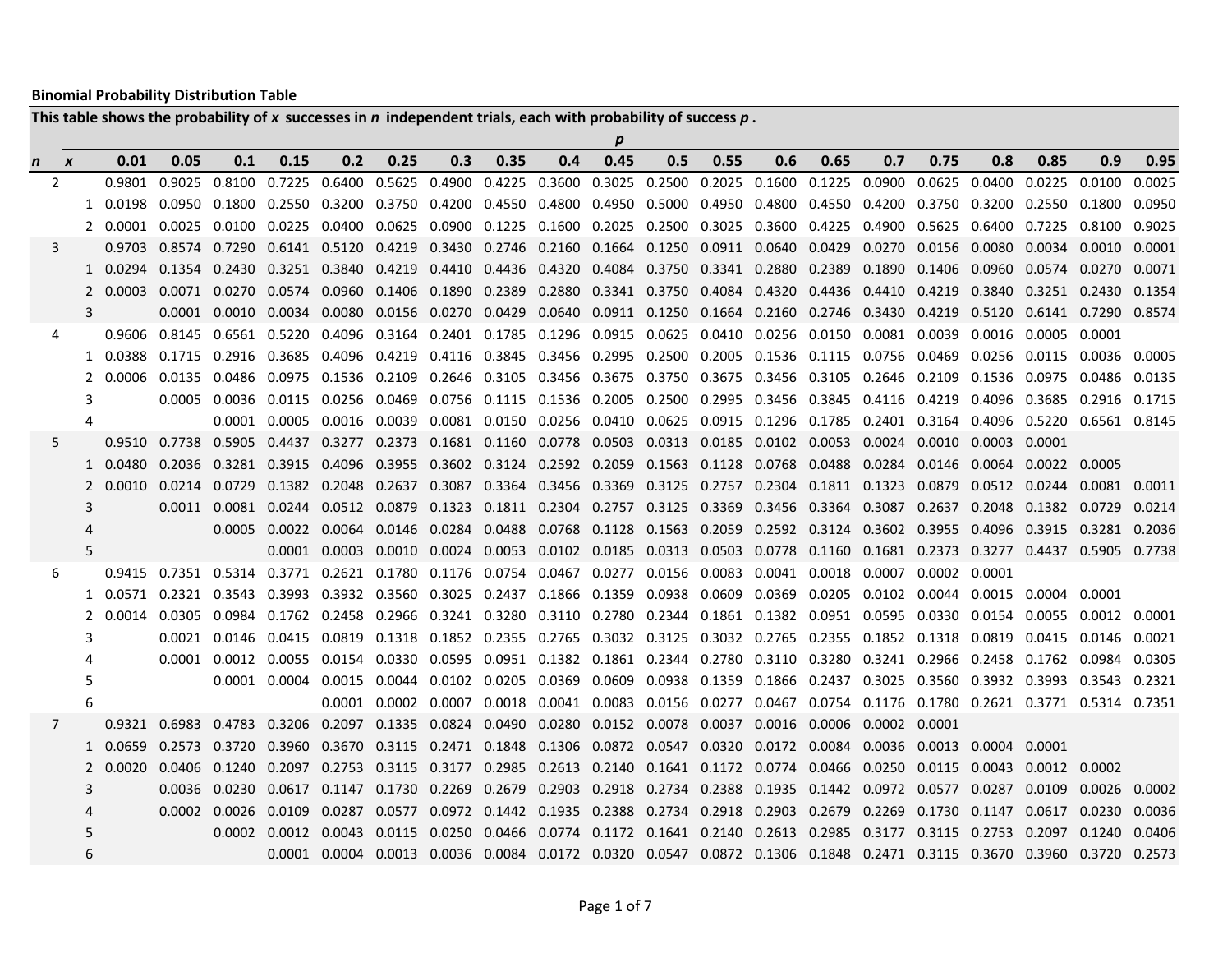|    |                  |                |          |      |                      |                             |        |                                                                                                                                      |     |      |     | р    |                                                                                                          |      |     |      |     |      |     |        |               |        |
|----|------------------|----------------|----------|------|----------------------|-----------------------------|--------|--------------------------------------------------------------------------------------------------------------------------------------|-----|------|-----|------|----------------------------------------------------------------------------------------------------------|------|-----|------|-----|------|-----|--------|---------------|--------|
| n  | $\boldsymbol{X}$ |                | 0.01     | 0.05 | 0.1                  | 0.15                        | 0.2    | 0.25                                                                                                                                 | 0.3 | 0.35 | 0.4 | 0.45 | 0.5                                                                                                      | 0.55 | 0.6 | 0.65 | 0.7 | 0.75 | 0.8 | 0.85   | 0.9           | 0.95   |
|    | $7^{\circ}$      | $\overline{7}$ |          |      |                      |                             |        |                                                                                                                                      |     |      |     |      | 0.0001 0.0002 0.0006 0.0016 0.0037 0.0078 0.0152 0.0280 0.0490 0.0824 0.1335 0.2097 0.3206 0.4783 0.6983 |      |     |      |     |      |     |        |               |        |
| 8  |                  |                | 0.9227   |      | 0.6634 0.4305 0.2725 |                             |        | $0.1678$ $0.1001$ $0.0576$ $0.0319$ $0.0168$ $0.0084$ $0.0039$ $0.0017$ $0.0007$ $0.0002$ $0.0001$                                   |     |      |     |      |                                                                                                          |      |     |      |     |      |     |        |               |        |
|    |                  |                |          |      |                      |                             |        | 1 0.0746 0.2793 0.3826 0.3847 0.3355 0.2670 0.1977 0.1373 0.0896 0.0548 0.0313 0.0164 0.0079 0.0033 0.0012 0.0004 0.0001             |     |      |     |      |                                                                                                          |      |     |      |     |      |     |        |               |        |
|    |                  |                | 2 0.0026 |      |                      |                             |        | 0.0515 0.1488 0.2376 0.2936 0.3115 0.2965 0.2587 0.2090 0.1569 0.1094 0.0703 0.0413 0.0217 0.0100 0.0038 0.0011 0.0002               |     |      |     |      |                                                                                                          |      |     |      |     |      |     |        |               |        |
|    |                  | 3              |          |      |                      |                             |        | 0.0001 0.0054 0.0331 0.0839 0.1468 0.2076 0.2541 0.2786 0.2787 0.2568 0.2188 0.1719 0.1239 0.0808 0.0467 0.0231 0.0092 0.0026 0.0004 |     |      |     |      |                                                                                                          |      |     |      |     |      |     |        |               |        |
|    |                  | 4              |          |      |                      |                             |        | 0.0004 0.0046 0.0185 0.0459 0.0865 0.1361 0.1875 0.2322 0.2627 0.2734 0.2627 0.2322 0.1875 0.1361 0.0865 0.0459 0.0185 0.0046 0.0004 |     |      |     |      |                                                                                                          |      |     |      |     |      |     |        |               |        |
|    |                  | 5              |          |      |                      |                             |        | 0.0004 0.0026 0.0092 0.0231 0.0467 0.0808 0.1239 0.1719 0.2188 0.2568 0.2787 0.2786 0.2541 0.2076 0.1468 0.0839 0.0331 0.0054        |     |      |     |      |                                                                                                          |      |     |      |     |      |     |        |               |        |
|    |                  | 6              |          |      |                      |                             |        | 0.0002 0.0011 0.0038 0.0100 0.0217 0.0413 0.0703 0.1094 0.1569 0.2090 0.2587 0.2965 0.3115 0.2936 0.2376 0.1488 0.0515               |     |      |     |      |                                                                                                          |      |     |      |     |      |     |        |               |        |
|    |                  | 7              |          |      |                      |                             |        | 0.0001 0.0004 0.0012 0.0033 0.0079 0.0164 0.0313 0.0548 0.0896 0.1373 0.1977 0.2670 0.3355 0.3847 0.3826 0.2793                      |     |      |     |      |                                                                                                          |      |     |      |     |      |     |        |               |        |
|    |                  | 8              |          |      |                      |                             |        |                                                                                                                                      |     |      |     |      | 0.0001 0.0002 0.0007 0.0017 0.0039 0.0084 0.0168 0.0319 0.0576 0.1001 0.1678 0.2725 0.4305 0.6634        |      |     |      |     |      |     |        |               |        |
|    | 9                |                |          |      |                      |                             |        | 0.9135 0.6302 0.3874 0.2316 0.1342 0.0751 0.0404 0.0207 0.0101 0.0046 0.0020 0.0008 0.0003 0.0001                                    |     |      |     |      |                                                                                                          |      |     |      |     |      |     |        |               |        |
|    |                  |                |          |      |                      |                             |        | 1 0.0830 0.2985 0.3874 0.3679 0.3020 0.2253 0.1556 0.1004 0.0605 0.0339 0.0176 0.0083 0.0035 0.0013 0.0004 0.0001                    |     |      |     |      |                                                                                                          |      |     |      |     |      |     |        |               |        |
|    |                  | 2              | 0.0034   |      |                      |                             |        | 0.0629 0.1722 0.2597 0.3020 0.3003 0.2668 0.2162 0.1612 0.1110 0.0703 0.0407 0.0212 0.0098 0.0039 0.0012 0.0003                      |     |      |     |      |                                                                                                          |      |     |      |     |      |     |        |               |        |
|    |                  | 3              |          |      |                      | 0.0001 0.0077 0.0446 0.1069 |        | $0.1762$ $0.2336$ $0.2668$ $0.2716$ $0.2508$ $0.2119$ $0.1641$ $0.1160$ $0.0743$ $0.0424$ $0.0210$ $0.0087$ $0.0028$ $0.0006$        |     |      |     |      |                                                                                                          |      |     |      |     |      |     |        | 0.0001        |        |
|    |                  | 4              |          |      |                      |                             |        | 0.0006 0.0074 0.0283 0.0661 0.1168 0.1715 0.2194 0.2508 0.2600 0.2461 0.2128 0.1672 0.1181 0.0735 0.0389 0.0165 0.0050 0.0008        |     |      |     |      |                                                                                                          |      |     |      |     |      |     |        |               |        |
|    |                  | 5              |          |      |                      |                             |        | 0.0008 0.0050 0.0165 0.0389 0.0735 0.1181 0.1672 0.2128 0.2461 0.2600 0.2508 0.2194 0.1715 0.1168 0.0661 0.0283 0.0074 0.0006        |     |      |     |      |                                                                                                          |      |     |      |     |      |     |        |               |        |
|    |                  | 6              |          |      |                      | 0.0001 0.0006               |        | 0.0028 0.0087 0.0210 0.0424 0.0743 0.1160 0.1641 0.2119 0.2508 0.2716 0.2668 0.2336 0.1762 0.1069                                    |     |      |     |      |                                                                                                          |      |     |      |     |      |     |        | 0.0446        | 0.0077 |
|    |                  | 7              |          |      |                      |                             | 0.0003 | 0.0012 0.0039 0.0098 0.0212 0.0407 0.0703 0.1110 0.1612 0.2162 0.2668 0.3003 0.3020 0.2597 0.1722 0.0629                             |     |      |     |      |                                                                                                          |      |     |      |     |      |     |        |               |        |
|    |                  | 8              |          |      |                      |                             |        |                                                                                                                                      |     |      |     |      | 0.0001 0.0004 0.0013 0.0035 0.0083 0.0176 0.0339 0.0605 0.1004 0.1556 0.2253 0.3020 0.3679               |      |     |      |     |      |     |        | 0.3874 0.2985 |        |
|    |                  | 9              |          |      |                      |                             |        |                                                                                                                                      |     |      |     |      | 0.0001 0.0003 0.0008 0.0020 0.0046 0.0101 0.0207 0.0404 0.0751 0.1342 0.2316 0.3874 0.6302               |      |     |      |     |      |     |        |               |        |
| 10 |                  |                |          |      |                      |                             |        | 0.9044 0.5987 0.3487 0.1969 0.1074 0.0563 0.0282 0.0135 0.0060 0.0025 0.0010 0.0003 0.0001                                           |     |      |     |      |                                                                                                          |      |     |      |     |      |     |        |               |        |
|    |                  |                | 1 0.0914 |      |                      |                             |        | 0.3151  0.3874  0.3474  0.2684  0.1877  0.1211  0.0725  0.0403  0.0207  0.0098  0.0042  0.0016  0.0005  0.0001                       |     |      |     |      |                                                                                                          |      |     |      |     |      |     |        |               |        |
|    |                  |                |          |      |                      |                             |        | 2 0.0042 0.0746 0.1937 0.2759 0.3020 0.2816 0.2335 0.1757 0.1209 0.0763 0.0439 0.0229 0.0106 0.0043 0.0014 0.0004 0.0001             |     |      |     |      |                                                                                                          |      |     |      |     |      |     |        |               |        |
|    |                  | 3              |          |      |                      |                             |        | 0.0001 0.0105 0.0574 0.1298 0.2013 0.2503 0.2668 0.2522 0.2150 0.1665 0.1172 0.0746 0.0425 0.0212 0.0090 0.0031 0.0008               |     |      |     |      |                                                                                                          |      |     |      |     |      |     | 0.0001 |               |        |
|    |                  | 4              |          |      |                      |                             |        | 0.0010 0.0112 0.0401 0.0881 0.1460 0.2001 0.2377 0.2508 0.2384 0.2051 0.1596 0.1115 0.0689 0.0368 0.0162 0.0055 0.0012 0.0001        |     |      |     |      |                                                                                                          |      |     |      |     |      |     |        |               |        |
|    |                  | 5              |          |      |                      |                             |        | 0.0001 0.0015 0.0085 0.0264 0.0584 0.1029 0.1536 0.2007 0.2340 0.2461 0.2340 0.2007 0.1536 0.1029 0.0584 0.0264 0.0085 0.0015 0.0001 |     |      |     |      |                                                                                                          |      |     |      |     |      |     |        |               |        |
|    |                  | 6              |          |      |                      |                             |        | 0.0001 0.0012 0.0055 0.0162 0.0368 0.0689 0.1115 0.1596 0.2051 0.2384 0.2508 0.2377 0.2001 0.1460 0.0881 0.0401 0.0112 0.0010        |     |      |     |      |                                                                                                          |      |     |      |     |      |     |        |               |        |
|    |                  | $\overline{7}$ |          |      |                      |                             |        | 0.0001 0.0008 0.0031 0.0090 0.0212 0.0425 0.0746 0.1172 0.1665 0.2150 0.2522 0.2668 0.2503 0.2013 0.1298                             |     |      |     |      |                                                                                                          |      |     |      |     |      |     |        | 0.0574 0.0105 |        |
|    |                  | 8              |          |      |                      |                             |        | 0.0001 0.0004 0.0014 0.0043 0.0106 0.0229 0.0439 0.0763 0.1209 0.1757 0.2335 0.2816 0.3020                                           |     |      |     |      |                                                                                                          |      |     |      |     |      |     | 0.2759 | 0.1937 0.0746 |        |
|    |                  | 9              |          |      |                      |                             |        |                                                                                                                                      |     |      |     |      | 0.0001  0.0005  0.0016  0.0042  0.0098  0.0207  0.0403  0.0725  0.1211  0.1877  0.2684                   |      |     |      |     |      |     | 0.3474 | 0.3874 0.3151 |        |
|    |                  | 10             |          |      |                      |                             |        |                                                                                                                                      |     |      |     |      | 0.0001 0.0003 0.0010 0.0025 0.0060 0.0135 0.0282 0.0563 0.1074 0.1969 0.3487 0.5987                      |      |     |      |     |      |     |        |               |        |
| 11 |                  |                |          |      |                      |                             |        | 0.8953 0.5688 0.3138 0.1673 0.0859 0.0422 0.0198 0.0088 0.0036 0.0014 0.0005 0.0002                                                  |     |      |     |      |                                                                                                          |      |     |      |     |      |     |        |               |        |
|    |                  |                |          |      |                      |                             |        | 1 0.0995 0.3293 0.3835 0.3248 0.2362 0.1549 0.0932 0.0518 0.0266 0.0125 0.0054 0.0021 0.0007 0.0002                                  |     |      |     |      |                                                                                                          |      |     |      |     |      |     |        |               |        |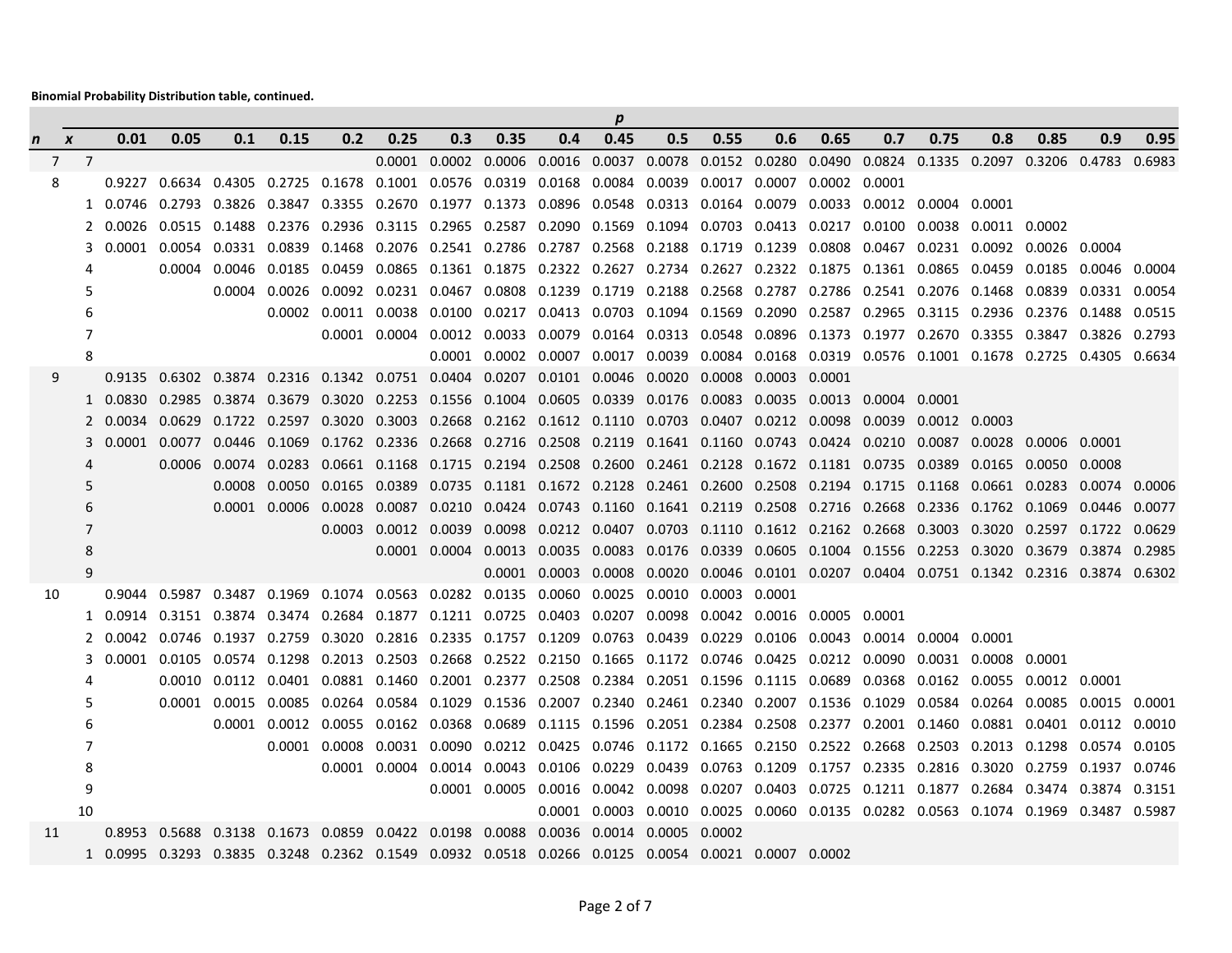**Binomial Probability Distribution table, continued.**

|             |                |                                                                                                            |      |     |      |     |                                                                                        |     |      |     | p    |                                                                                                                               |      |     |      |     |        |     |                      |        |        |
|-------------|----------------|------------------------------------------------------------------------------------------------------------|------|-----|------|-----|----------------------------------------------------------------------------------------|-----|------|-----|------|-------------------------------------------------------------------------------------------------------------------------------|------|-----|------|-----|--------|-----|----------------------|--------|--------|
| $\mathbf n$ | X              | 0.01                                                                                                       | 0.05 | 0.1 | 0.15 | 0.2 | 0.25                                                                                   | 0.3 | 0.35 | 0.4 | 0.45 | 0.5                                                                                                                           | 0.55 | 0.6 | 0.65 | 0.7 | 0.75   | 0.8 | 0.85                 | 0.9    | 0.95   |
| 11          |                | 2 0.0050                                                                                                   |      |     |      |     |                                                                                        |     |      |     |      | 0.0867 0.2131 0.2866 0.2953 0.2581 0.1998 0.1395 0.0887 0.0513 0.0269 0.0126 0.0052 0.0018 0.0005                             |      |     |      |     | 0.0001 |     |                      |        |        |
|             | 3              |                                                                                                            |      |     |      |     |                                                                                        |     |      |     |      | 0.0002 0.0137 0.0710 0.1517 0.2215 0.2581 0.2568 0.2254 0.1774 0.1259 0.0806 0.0462 0.0234 0.0102 0.0037 0.0011 0.0002        |      |     |      |     |        |     |                      |        |        |
|             | 4              |                                                                                                            |      |     |      |     |                                                                                        |     |      |     |      | 0.0014 0.0158 0.0536 0.1107 0.1721 0.2201 0.2428 0.2365 0.2060 0.1611 0.1128 0.0701 0.0379 0.0173 0.0064 0.0017 0.0003        |      |     |      |     |        |     |                      |        |        |
|             | 5              |                                                                                                            |      |     |      |     |                                                                                        |     |      |     |      | 0.0001 0.0025 0.0132 0.0388 0.0803 0.1321 0.1830 0.2207 0.2360 0.2256 0.1931 0.1471 0.0985 0.0566 0.0268 0.0097 0.0023 0.0003 |      |     |      |     |        |     |                      |        |        |
|             | 6              |                                                                                                            |      |     |      |     |                                                                                        |     |      |     |      | 0.0003 0.0023 0.0097 0.0268 0.0566 0.0985 0.1471 0.1931 0.2256 0.2360 0.2207 0.1830 0.1321 0.0803 0.0388                      |      |     |      |     |        |     | 0.0132 0.0025 0.0001 |        |        |
|             | 7              |                                                                                                            |      |     |      |     |                                                                                        |     |      |     |      | 0.0003 0.0017 0.0064 0.0173 0.0379 0.0701 0.1128 0.1611 0.2060 0.2365 0.2428 0.2201 0.1721 0.1107 0.0536 0.0158 0.0014        |      |     |      |     |        |     |                      |        |        |
|             | 8              |                                                                                                            |      |     |      |     |                                                                                        |     |      |     |      | 0.0002 0.0011 0.0037 0.0102 0.0234 0.0462 0.0806 0.1259 0.1774 0.2254 0.2568 0.2581 0.2215                                    |      |     |      |     |        |     |                      |        |        |
|             | 9              |                                                                                                            |      |     |      |     |                                                                                        |     |      |     |      | 0.0001 0.0005 0.0018 0.0052 0.0126 0.0269 0.0513 0.0887 0.1395 0.1998 0.2581 0.2953 0.2866 0.2131 0.0867                      |      |     |      |     |        |     |                      |        |        |
|             | 10             |                                                                                                            |      |     |      |     |                                                                                        |     |      |     |      | 0.0002 0.0007 0.0021 0.0054 0.0125 0.0266 0.0518 0.0932 0.1549 0.2362 0.3248 0.3835 0.3293                                    |      |     |      |     |        |     |                      |        |        |
|             | 11             |                                                                                                            |      |     |      |     |                                                                                        |     |      |     |      | 0.0002 0.0005 0.0014 0.0036 0.0088 0.0198 0.0422 0.0859 0.1673 0.3138 0.5688                                                  |      |     |      |     |        |     |                      |        |        |
| 12          |                |                                                                                                            |      |     |      |     |                                                                                        |     |      |     |      | 0.8864 0.5404 0.2824 0.1422 0.0687 0.0317 0.0138 0.0057 0.0022 0.0008 0.0002 0.0001                                           |      |     |      |     |        |     |                      |        |        |
|             |                | 1 0.1074 0.3413 0.3766 0.3012 0.2062 0.1267 0.0712 0.0368 0.0174 0.0075 0.0029 0.0010 0.0003 0.0001        |      |     |      |     |                                                                                        |     |      |     |      |                                                                                                                               |      |     |      |     |        |     |                      |        |        |
|             | 2              | 0.0060                                                                                                     |      |     |      |     |                                                                                        |     |      |     |      | $0.0988$ $0.2301$ $0.2924$ $0.2835$ $0.2323$ $0.1678$ $0.1088$ $0.0639$ $0.0339$ $0.0161$ $0.0068$ $0.0025$ $0.0008$ $0.0002$ |      |     |      |     |        |     |                      |        |        |
|             | 3              |                                                                                                            |      |     |      |     |                                                                                        |     |      |     |      | 0.0002 0.0173 0.0852 0.1720 0.2362 0.2581 0.2397 0.1954 0.1419 0.0923 0.0537 0.0277 0.0125 0.0048 0.0015 0.0004 0.0001        |      |     |      |     |        |     |                      |        |        |
|             | 4              |                                                                                                            |      |     |      |     |                                                                                        |     |      |     |      | 0.0021 0.0213 0.0683 0.1329 0.1936 0.2311 0.2367 0.2128 0.1700 0.1208 0.0762 0.0420 0.0199 0.0078 0.0024 0.0005               |      |     |      |     |        |     | 0.0001               |        |        |
|             | 5              |                                                                                                            |      |     |      |     |                                                                                        |     |      |     |      | 0.0002 0.0038 0.0193 0.0532 0.1032 0.1585 0.2039 0.2270 0.2225 0.1934 0.1489 0.1009 0.0591 0.0291 0.0115 0.0033 0.0006        |      |     |      |     |        |     |                      |        |        |
|             | 6              |                                                                                                            |      |     |      |     |                                                                                        |     |      |     |      | 0.0005 0.0040 0.0155 0.0401 0.0792 0.1281 0.1766 0.2124 0.2256 0.2124 0.1766 0.1281 0.0792 0.0401 0.0155                      |      |     |      |     |        |     | 0.0040 0.0005        |        |        |
|             | 7              |                                                                                                            |      |     |      |     |                                                                                        |     |      |     |      | 0.0006 0.0033 0.0115 0.0291 0.0591 0.1009 0.1489 0.1934 0.2225 0.2270 0.2039 0.1585 0.1032 0.0532 0.0193                      |      |     |      |     |        |     |                      | 0.0038 | 0.0002 |
|             | 8              |                                                                                                            |      |     |      |     |                                                                                        |     |      |     |      | 0.0001 0.0005 0.0024 0.0078 0.0199 0.0420 0.0762 0.1208 0.1700 0.2128 0.2367 0.2311 0.1936 0.1329                             |      |     |      |     |        |     | 0.0683               | 0.0213 | 0.0021 |
|             | 9              |                                                                                                            |      |     |      |     |                                                                                        |     |      |     |      | 0.0001 0.0004 0.0015 0.0048 0.0125 0.0277 0.0537 0.0923 0.1419 0.1954 0.2397 0.2581 0.2362 0.1720 0.0852 0.0173               |      |     |      |     |        |     |                      |        |        |
|             | 10             |                                                                                                            |      |     |      |     |                                                                                        |     |      |     |      | 0.0002 0.0008 0.0025 0.0068 0.0161 0.0339 0.0639 0.1088 0.1678 0.2323 0.2835 0.2924 0.2301 0.0988                             |      |     |      |     |        |     |                      |        |        |
|             | 11             |                                                                                                            |      |     |      |     |                                                                                        |     |      |     |      | 0.0001 0.0003 0.0010 0.0029 0.0075 0.0174 0.0368 0.0712 0.1267 0.2062 0.3012 0.3766 0.3413                                    |      |     |      |     |        |     |                      |        |        |
|             | 12             |                                                                                                            |      |     |      |     |                                                                                        |     |      |     |      | 0.0001  0.0002  0.0008  0.0022  0.0057  0.0138  0.0317  0.0687  0.1422  0.2824  0.5404                                        |      |     |      |     |        |     |                      |        |        |
| 13          |                |                                                                                                            |      |     |      |     | 0.8775  0.5133  0.2542  0.1209  0.0550  0.0238  0.0097  0.0037  0.0013  0.0004  0.0001 |     |      |     |      |                                                                                                                               |      |     |      |     |        |     |                      |        |        |
|             |                | 1 0.1152 0.3512 0.3672 0.2774 0.1787 0.1029 0.0540 0.0259 0.0113 0.0045 0.0016 0.0005 0.0001               |      |     |      |     |                                                                                        |     |      |     |      |                                                                                                                               |      |     |      |     |        |     |                      |        |        |
|             |                | 2 0.0070 0.1109 0.2448 0.2937 0.2680 0.2059 0.1388 0.0836 0.0453 0.0220 0.0095 0.0036 0.0012 0.0003 0.0001 |      |     |      |     |                                                                                        |     |      |     |      |                                                                                                                               |      |     |      |     |        |     |                      |        |        |
|             | 3              |                                                                                                            |      |     |      |     |                                                                                        |     |      |     |      | 0.0003 0.0214 0.0997 0.1900 0.2457 0.2517 0.2181 0.1651 0.1107 0.0660 0.0349 0.0162 0.0065 0.0022 0.0006 0.0001               |      |     |      |     |        |     |                      |        |        |
|             |                |                                                                                                            |      |     |      |     |                                                                                        |     |      |     |      | 0.0028 0.0277 0.0838 0.1535 0.2097 0.2337 0.2222 0.1845 0.1350 0.0873 0.0495 0.0243 0.0101 0.0034 0.0009 0.0001               |      |     |      |     |        |     |                      |        |        |
|             | 5              |                                                                                                            |      |     |      |     |                                                                                        |     |      |     |      | 0.0003 0.0055 0.0266 0.0691 0.1258 0.1803 0.2154 0.2214 0.1989 0.1571 0.1089 0.0656 0.0336 0.0142 0.0047 0.0011 0.0001        |      |     |      |     |        |     |                      |        |        |
|             | 6              |                                                                                                            |      |     |      |     |                                                                                        |     |      |     |      | 0.0008 0.0063 0.0230 0.0559 0.1030 0.1546 0.1968 0.2169 0.2095 0.1775 0.1312 0.0833 0.0442 0.0186 0.0058 0.0011 0.0001        |      |     |      |     |        |     |                      |        |        |
|             | $\overline{7}$ |                                                                                                            |      |     |      |     |                                                                                        |     |      |     |      | 0.0001 0.0011 0.0058 0.0186 0.0442 0.0833 0.1312 0.1775 0.2095 0.2169 0.1968 0.1546 0.1030 0.0559 0.0230                      |      |     |      |     |        |     | 0.0063 0.0008        |        |        |
|             | 8              |                                                                                                            |      |     |      |     |                                                                                        |     |      |     |      | 0.0001 0.0011 0.0047 0.0142 0.0336 0.0656 0.1089 0.1571 0.1989 0.2214 0.2154 0.1803 0.1258 0.0691 0.0266                      |      |     |      |     |        |     |                      | 0.0055 | 0.0003 |
|             | 9              |                                                                                                            |      |     |      |     |                                                                                        |     |      |     |      | 0.0001 0.0009 0.0034 0.0101 0.0243 0.0495 0.0873 0.1350 0.1845 0.2222 0.2337 0.2097 0.1535 0.0838 0.0277 0.0028               |      |     |      |     |        |     |                      |        |        |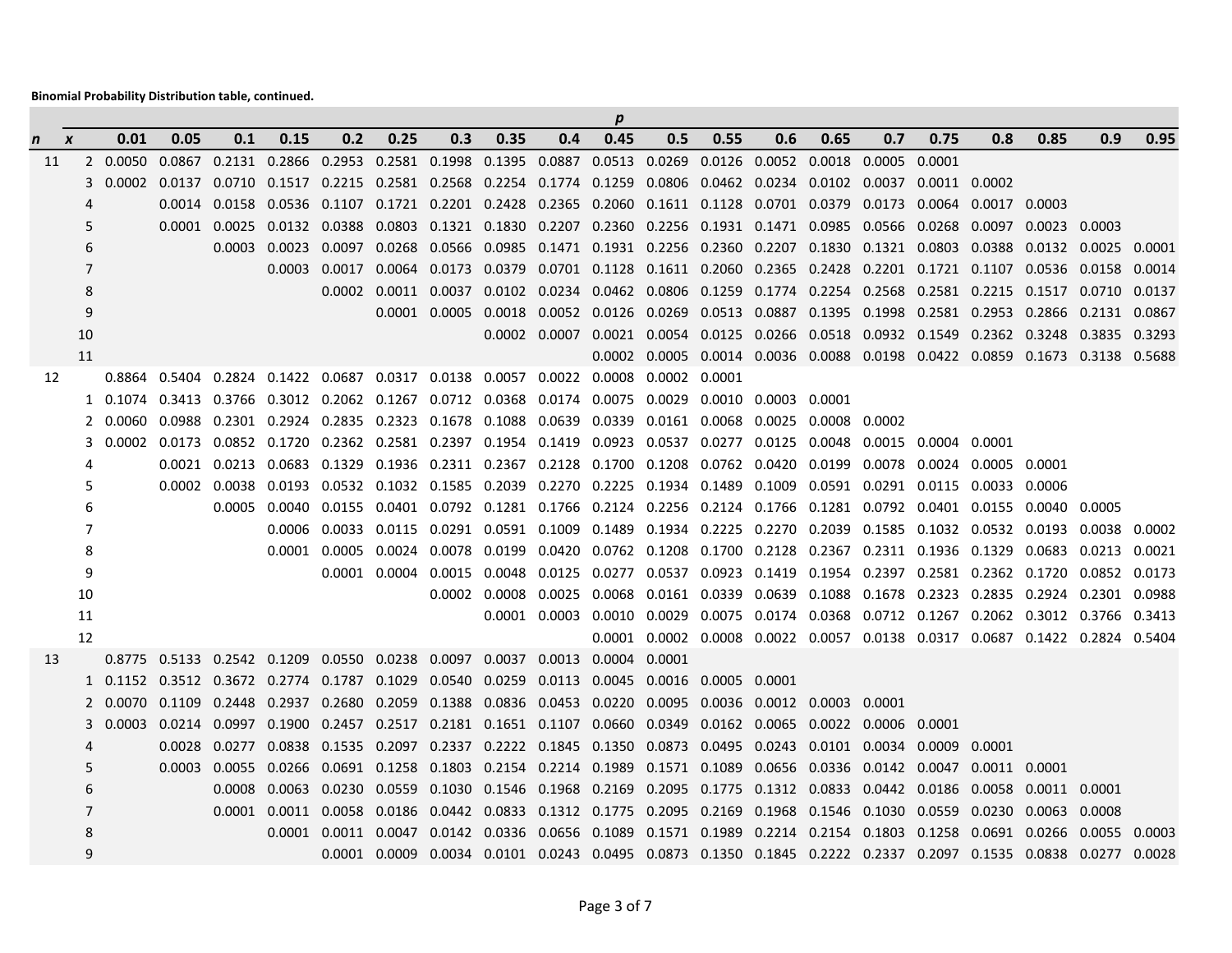|    |                  |      |                             |                      |                                                                                                                                        |                  |                                                                                                        |     |               |     | $\boldsymbol{p}$ |                                                                                        |      |     |      |     |      |                                                                                                                 |                      |               |        |
|----|------------------|------|-----------------------------|----------------------|----------------------------------------------------------------------------------------------------------------------------------------|------------------|--------------------------------------------------------------------------------------------------------|-----|---------------|-----|------------------|----------------------------------------------------------------------------------------|------|-----|------|-----|------|-----------------------------------------------------------------------------------------------------------------|----------------------|---------------|--------|
| n  | $\boldsymbol{X}$ | 0.01 | 0.05                        | 0.1                  | 0.15                                                                                                                                   | 0.2 <sub>0</sub> | 0.25                                                                                                   | 0.3 | 0.35          | 0.4 | 0.45             | 0.5                                                                                    | 0.55 | 0.6 | 0.65 | 0.7 | 0.75 | 0.8                                                                                                             | 0.85                 | 0.9           | 0.95   |
|    | 13 10            |      |                             |                      |                                                                                                                                        |                  |                                                                                                        |     |               |     |                  |                                                                                        |      |     |      |     |      | 0.0001 0.0006 0.0022 0.0065 0.0162 0.0349 0.0660 0.1107 0.1651 0.2181 0.2517 0.2457 0.1900 0.0997 0.0214        |                      |               |        |
|    | 11               |      |                             |                      |                                                                                                                                        |                  |                                                                                                        |     |               |     |                  | 0.0001  0.0003  0.0012  0.0036  0.0095  0.0220  0.0453  0.0836  0.1388  0.2059  0.2680 |      |     |      |     |      |                                                                                                                 | 0.2937 0.2448 0.1109 |               |        |
|    | 12               |      |                             |                      |                                                                                                                                        |                  |                                                                                                        |     |               |     |                  |                                                                                        |      |     |      |     |      | 0.0001 0.0005 0.0016 0.0045 0.0113 0.0259 0.0540 0.1029 0.1787 0.2774 0.3672 0.3512                             |                      |               |        |
|    | 13               |      |                             |                      |                                                                                                                                        |                  |                                                                                                        |     |               |     |                  |                                                                                        |      |     |      |     |      | 0.0001  0.0004  0.0013  0.0037  0.0097  0.0238  0.0550  0.1209  0.2542  0.5133                                  |                      |               |        |
| 14 |                  |      |                             |                      | 0.8687  0.4877  0.2288  0.1028  0.0440  0.0178  0.0068  0.0024  0.0008  0.0002  0.0001                                                 |                  |                                                                                                        |     |               |     |                  |                                                                                        |      |     |      |     |      |                                                                                                                 |                      |               |        |
|    |                  |      |                             |                      | 1 0.1229 0.3593 0.3559 0.2539                                                                                                          |                  | 0.1539  0.0832  0.0407  0.0181  0.0073  0.0027  0.0009  0.0002  0.0001                                 |     |               |     |                  |                                                                                        |      |     |      |     |      |                                                                                                                 |                      |               |        |
|    |                  |      |                             |                      | 2 0.0081 0.1229 0.2570 0.2912 0.2501 0.1802 0.1134 0.0634 0.0317 0.0141 0.0056 0.0019 0.0005 0.0001                                    |                  |                                                                                                        |     |               |     |                  |                                                                                        |      |     |      |     |      |                                                                                                                 |                      |               |        |
|    | 3                |      | 0.0003 0.0259 0.1142 0.2056 |                      |                                                                                                                                        |                  | 0.2501  0.2402  0.1943  0.1366  0.0845  0.0462  0.0222  0.0093  0.0033  0.0010  0.0002                 |     |               |     |                  |                                                                                        |      |     |      |     |      |                                                                                                                 |                      |               |        |
|    | 4                |      |                             |                      | 0.0037 0.0349 0.0998 0.1720 0.2202 0.2290 0.2022 0.1549 0.1040 0.0611 0.0312 0.0136 0.0049 0.0014 0.0003                               |                  |                                                                                                        |     |               |     |                  |                                                                                        |      |     |      |     |      |                                                                                                                 |                      |               |        |
|    | 5                |      | 0.0004                      |                      | 0.0078 0.0352 0.0860 0.1468 0.1963 0.2178 0.2066 0.1701 0.1222 0.0762 0.0408 0.0183 0.0066 0.0018 0.0003                               |                  |                                                                                                        |     |               |     |                  |                                                                                        |      |     |      |     |      |                                                                                                                 |                      |               |        |
|    | 6                |      |                             |                      | 0.0013 0.0093                                                                                                                          |                  | 0.0322 0.0734 0.1262 0.1759 0.2066 0.2088 0.1833 0.1398 0.0918 0.0510 0.0232 0.0082 0.0020             |     |               |     |                  |                                                                                        |      |     |      |     |      |                                                                                                                 | 0.0003               |               |        |
|    | 7                |      |                             |                      | 0.0002 0.0019                                                                                                                          |                  |                                                                                                        |     |               |     |                  |                                                                                        |      |     |      |     |      | 0.0092 0.0280 0.0618 0.1082 0.1574 0.1952 0.2095 0.1952 0.1574 0.1082 0.0618 0.0280 0.0092 0.0019               |                      | 0.0002        |        |
|    | 8                |      |                             |                      | 0.0003                                                                                                                                 |                  |                                                                                                        |     |               |     |                  |                                                                                        |      |     |      |     |      | 0.0020 0.0082 0.0232 0.0510 0.0918 0.1398 0.1833 0.2088 0.2066 0.1759 0.1262 0.0734 0.0322 0.0093               |                      | 0.0013        |        |
|    | 9                |      |                             |                      |                                                                                                                                        |                  | 0.0003  0.0018  0.0066  0.0183  0.0408  0.0762  0.1222  0.1701  0.2066  0.2178  0.1963  0.1468  0.0860 |     |               |     |                  |                                                                                        |      |     |      |     |      |                                                                                                                 |                      |               |        |
|    | 10               |      |                             |                      |                                                                                                                                        |                  |                                                                                                        |     |               |     |                  | 0.0003 0.0014 0.0049 0.0136 0.0312 0.0611 0.1040 0.1549 0.2022 0.2290 0.2202 0.1720    |      |     |      |     |      |                                                                                                                 | 0.0998               | 0.0349        | 0.0037 |
|    | 11               |      |                             |                      |                                                                                                                                        |                  |                                                                                                        |     |               |     |                  |                                                                                        |      |     |      |     |      | 0.0002 0.0010 0.0033 0.0093 0.0222 0.0462 0.0845 0.1366 0.1943 0.2402 0.2501 0.2056 0.1142 0.0259               |                      |               |        |
|    | 12               |      |                             |                      |                                                                                                                                        |                  |                                                                                                        |     |               |     |                  |                                                                                        |      |     |      |     |      | 0.0001 0.0005 0.0019 0.0056 0.0141 0.0317 0.0634 0.1134 0.1802 0.2501 0.2912 0.2570 0.1229                      |                      |               |        |
|    | 13               |      |                             |                      |                                                                                                                                        |                  |                                                                                                        |     |               |     |                  | 0.0001 0.0002 0.0009 0.0027 0.0073 0.0181 0.0407 0.0832 0.1539                         |      |     |      |     |      |                                                                                                                 | 0.2539 0.3559 0.3593 |               |        |
|    | 14               |      |                             |                      |                                                                                                                                        |                  |                                                                                                        |     |               |     |                  |                                                                                        |      |     |      |     |      | 0.0001  0.0002  0.0008  0.0024  0.0068  0.0178  0.0440  0.1028  0.2288  0.4877                                  |                      |               |        |
| 15 |                  |      |                             |                      | 0.8601  0.4633  0.2059  0.0874  0.0352  0.0134  0.0047  0.0016  0.0005  0.0001                                                         |                  |                                                                                                        |     |               |     |                  |                                                                                        |      |     |      |     |      |                                                                                                                 |                      |               |        |
|    |                  |      |                             |                      | 1  0.1303  0.3658  0.3432  0.2312  0.1319  0.0668  0.0305  0.0126  0.0047  0.0016  0.0005  0.0001                                      |                  |                                                                                                        |     |               |     |                  |                                                                                        |      |     |      |     |      |                                                                                                                 |                      |               |        |
|    |                  |      |                             |                      | 2 0.0092 0.1348 0.2669 0.2856 0.2309 0.1559 0.0916 0.0476 0.0219 0.0090 0.0032 0.0010 0.0003 0.0001                                    |                  |                                                                                                        |     |               |     |                  |                                                                                        |      |     |      |     |      |                                                                                                                 |                      |               |        |
|    | 3                |      |                             |                      | $0.0004$ $0.0307$ $0.1285$ $0.2184$ $0.2501$ $0.2252$ $0.1700$ $0.1110$ $0.0634$ $0.0318$ $0.0139$ $0.0052$ $0.0016$ $0.0004$ $0.0001$ |                  |                                                                                                        |     |               |     |                  |                                                                                        |      |     |      |     |      |                                                                                                                 |                      |               |        |
|    | 4                |      | 0.0049                      | 0.0428 0.1156        |                                                                                                                                        |                  | 0.1876  0.2252  0.2186  0.1792  0.1268  0.0780  0.0417  0.0191  0.0074  0.0024  0.0006  0.0001         |     |               |     |                  |                                                                                        |      |     |      |     |      |                                                                                                                 |                      |               |        |
|    | 5                |      |                             | 0.0006 0.0105 0.0449 |                                                                                                                                        |                  | 0.1032 0.1651 0.2061 0.2123 0.1859 0.1404 0.0916 0.0515 0.0245 0.0096 0.0030 0.0007 0.0001             |     |               |     |                  |                                                                                        |      |     |      |     |      |                                                                                                                 |                      |               |        |
|    | 6                |      |                             |                      |                                                                                                                                        |                  |                                                                                                        |     |               |     |                  |                                                                                        |      |     |      |     |      | 0.0019 0.0132 0.0430 0.0917 0.1472 0.1906 0.2066 0.1914 0.1527 0.1048 0.0612 0.0298 0.0116 0.0034 0.0007 0.0001 |                      |               |        |
|    | 7                |      |                             |                      | 0.0003 0.0030                                                                                                                          |                  |                                                                                                        |     |               |     |                  |                                                                                        |      |     |      |     |      | 0.0138 0.0393 0.0811 0.1319 0.1771 0.2013 0.1964 0.1647 0.1181 0.0710 0.0348 0.0131 0.0035 0.0005               |                      |               |        |
|    | 8                |      |                             |                      | 0.0005                                                                                                                                 |                  | 0.0035 0.0131 0.0348 0.0710 0.1181 0.1647 0.1964 0.2013 0.1771 0.1319 0.0811 0.0393 0.0138             |     |               |     |                  |                                                                                        |      |     |      |     |      |                                                                                                                 | 0.0030 0.0003        |               |        |
|    | 9                |      |                             |                      | 0.0001                                                                                                                                 |                  | 0.0007 0.0034 0.0116 0.0298 0.0612 0.1048 0.1527 0.1914 0.2066 0.1906 0.1472 0.0917 0.0430             |     |               |     |                  |                                                                                        |      |     |      |     |      |                                                                                                                 | 0.0132 0.0019        |               |        |
|    | 10               |      |                             |                      |                                                                                                                                        |                  |                                                                                                        |     |               |     |                  |                                                                                        |      |     |      |     |      | 0.0001 0.0007 0.0030 0.0096 0.0245 0.0515 0.0916 0.1404 0.1859 0.2123 0.2061 0.1651 0.1032 0.0449               |                      | 0.0105 0.0006 |        |
|    | 11               |      |                             |                      |                                                                                                                                        |                  | 0.0001                                                                                                 |     | 0.0006 0.0024 |     |                  | 0.0074 0.0191 0.0417 0.0780 0.1268 0.1792 0.2186 0.2252 0.1876                         |      |     |      |     |      |                                                                                                                 | 0.1156               | 0.0428        | 0.0049 |
|    | 12               |      |                             |                      |                                                                                                                                        |                  |                                                                                                        |     |               |     |                  |                                                                                        |      |     |      |     |      | 0.0001 0.0004 0.0016 0.0052 0.0139 0.0318 0.0634 0.1110 0.1700 0.2252 0.2501 0.2184 0.1285                      |                      |               | 0.0307 |
|    | 13               |      |                             |                      |                                                                                                                                        |                  |                                                                                                        |     |               |     |                  |                                                                                        |      |     |      |     |      | 0.0001 0.0003 0.0010 0.0032 0.0090 0.0219 0.0476 0.0916 0.1559 0.2309 0.2856 0.2669 0.1348                      |                      |               |        |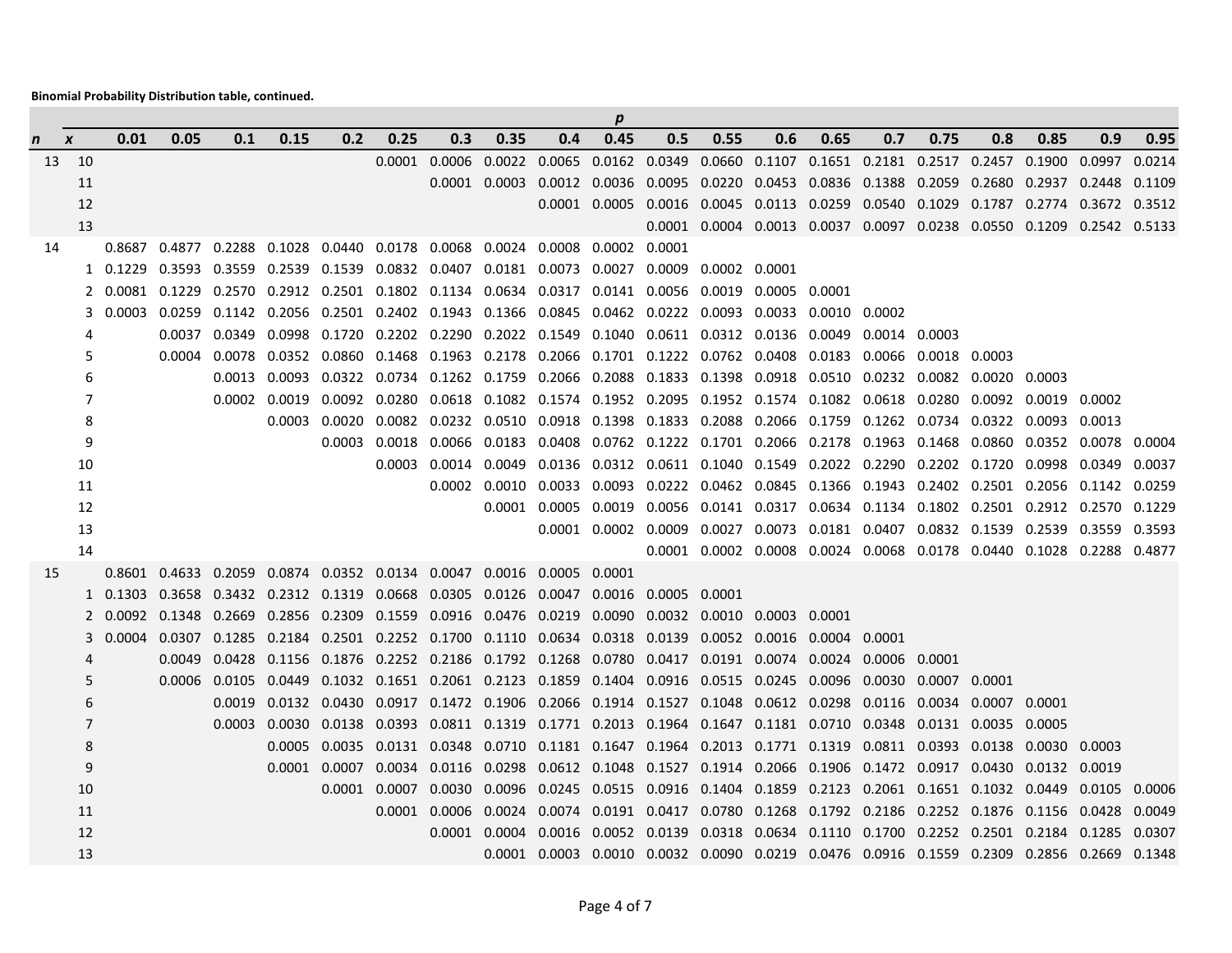|     |       |                                                                                                     |                                                                                                   |                      |                                                                                                                                                  |     |                                                                                                        |     |      |     | $\boldsymbol{p}$ |                                                                                        |      |     |      |     |      |                                                                                                                                                 |                      |        |        |
|-----|-------|-----------------------------------------------------------------------------------------------------|---------------------------------------------------------------------------------------------------|----------------------|--------------------------------------------------------------------------------------------------------------------------------------------------|-----|--------------------------------------------------------------------------------------------------------|-----|------|-----|------------------|----------------------------------------------------------------------------------------|------|-----|------|-----|------|-------------------------------------------------------------------------------------------------------------------------------------------------|----------------------|--------|--------|
| n x |       | 0.01                                                                                                | 0.05                                                                                              | 0.1                  | 0.15                                                                                                                                             | 0.2 | 0.25                                                                                                   | 0.3 | 0.35 | 0.4 | 0.45             | 0.5                                                                                    | 0.55 | 0.6 | 0.65 | 0.7 | 0.75 | 0.8                                                                                                                                             | 0.85                 | 0.9    | 0.95   |
|     | 15 14 |                                                                                                     |                                                                                                   |                      |                                                                                                                                                  |     |                                                                                                        |     |      |     |                  | 0.0001 0.0005 0.0016 0.0047 0.0126 0.0305 0.0668 0.1319                                |      |     |      |     |      |                                                                                                                                                 | 0.2312 0.3432 0.3658 |        |        |
|     | 15    |                                                                                                     |                                                                                                   |                      |                                                                                                                                                  |     |                                                                                                        |     |      |     |                  |                                                                                        |      |     |      |     |      | 0.0001  0.0005  0.0016  0.0047  0.0134  0.0352  0.0874  0.2059  0.4633                                                                          |                      |        |        |
| 16  |       |                                                                                                     | 0.8515  0.4401  0.1853  0.0743  0.0281  0.0100  0.0033  0.0010  0.0003  0.0001                    |                      |                                                                                                                                                  |     |                                                                                                        |     |      |     |                  |                                                                                        |      |     |      |     |      |                                                                                                                                                 |                      |        |        |
|     |       | 1 0.1376 0.3706 0.3294 0.2097 0.1126 0.0535 0.0228 0.0087 0.0030 0.0009 0.0002 0.0001               |                                                                                                   |                      |                                                                                                                                                  |     |                                                                                                        |     |      |     |                  |                                                                                        |      |     |      |     |      |                                                                                                                                                 |                      |        |        |
|     |       | 2 0.0104 0.1463 0.2745 0.2775 0.2111 0.1336 0.0732 0.0353 0.0150 0.0056 0.0018 0.0005 0.0001        |                                                                                                   |                      |                                                                                                                                                  |     |                                                                                                        |     |      |     |                  |                                                                                        |      |     |      |     |      |                                                                                                                                                 |                      |        |        |
|     | 3     |                                                                                                     | 0.0005 0.0359 0.1423 0.2285 0.2463 0.2079 0.1465 0.0888 0.0468 0.0215 0.0085 0.0029 0.0008 0.0002 |                      |                                                                                                                                                  |     |                                                                                                        |     |      |     |                  |                                                                                        |      |     |      |     |      |                                                                                                                                                 |                      |        |        |
|     | 4     |                                                                                                     |                                                                                                   |                      | $0.0061$ $0.0514$ $0.1311$ $0.2001$ $0.2252$ $0.2040$ $0.1553$ $0.1014$ $0.0572$ $0.0278$ $0.0115$ $0.0040$ $0.0011$ $0.0002$                    |     |                                                                                                        |     |      |     |                  |                                                                                        |      |     |      |     |      |                                                                                                                                                 |                      |        |        |
|     | 5     |                                                                                                     |                                                                                                   |                      | 0.0008 0.0137 0.0555 0.1201 0.1802 0.2099 0.2008 0.1623 0.1123 0.0667 0.0337 0.0142 0.0049 0.0013 0.0002                                         |     |                                                                                                        |     |      |     |                  |                                                                                        |      |     |      |     |      |                                                                                                                                                 |                      |        |        |
|     | 6     |                                                                                                     |                                                                                                   | 0.0001 0.0028 0.0180 |                                                                                                                                                  |     | 0.0550  0.1101  0.1649  0.1982  0.1983  0.1684  0.1222  0.0755  0.0392  0.0167  0.0056  0.0014  0.0002 |     |      |     |                  |                                                                                        |      |     |      |     |      |                                                                                                                                                 |                      |        |        |
|     | 7     |                                                                                                     |                                                                                                   |                      | 0.0004 0.0045                                                                                                                                    |     |                                                                                                        |     |      |     |                  |                                                                                        |      |     |      |     |      | 0.0197 0.0524 0.1010 0.1524 0.1889 0.1969 0.1746 0.1318 0.0840 0.0442 0.0185 0.0058 0.0012 0.0001                                               |                      |        |        |
|     | 8     |                                                                                                     |                                                                                                   |                      | 0.0001 0.0009                                                                                                                                    |     |                                                                                                        |     |      |     |                  |                                                                                        |      |     |      |     |      | 0.0055 0.0197 0.0487 0.0923 0.1417 0.1812 0.1964 0.1812 0.1417 0.0923 0.0487 0.0197 0.0055 0.0009 0.0001                                        |                      |        |        |
|     | 9     |                                                                                                     |                                                                                                   |                      | 0.0001                                                                                                                                           |     |                                                                                                        |     |      |     |                  |                                                                                        |      |     |      |     |      | 0.0012 0.0058 0.0185 0.0442 0.0840 0.1318 0.1746 0.1969 0.1889 0.1524 0.1010 0.0524 0.0197 0.0045                                               |                      | 0.0004 |        |
|     | 10    |                                                                                                     |                                                                                                   |                      |                                                                                                                                                  |     |                                                                                                        |     |      |     |                  |                                                                                        |      |     |      |     |      | $0.0002$ $0.0014$ $0.0056$ $0.0167$ $0.0392$ $0.0755$ $0.1222$ $0.1684$ $0.1983$ $0.1982$ $0.1649$ $0.1101$ $0.0550$ $0.0180$ $0.0028$ $0.0001$ |                      |        |        |
|     | 11    |                                                                                                     |                                                                                                   |                      |                                                                                                                                                  |     |                                                                                                        |     |      |     |                  |                                                                                        |      |     |      |     |      | 0.0002 0.0013 0.0049 0.0142 0.0337 0.0667 0.1123 0.1623 0.2008 0.2099 0.1802 0.1201 0.0555 0.0137 0.0008                                        |                      |        |        |
|     | 12    |                                                                                                     |                                                                                                   |                      |                                                                                                                                                  |     |                                                                                                        |     |      |     |                  |                                                                                        |      |     |      |     |      | 0.0002 0.0011 0.0040 0.0115 0.0278 0.0572 0.1014 0.1553 0.2040 0.2252 0.2001 0.1311 0.0514 0.0061                                               |                      |        |        |
|     | 13    |                                                                                                     |                                                                                                   |                      |                                                                                                                                                  |     |                                                                                                        |     |      |     |                  |                                                                                        |      |     |      |     |      | 0.0002 0.0008 0.0029 0.0085 0.0215 0.0468 0.0888 0.1465 0.2079 0.2463 0.2285 0.1423 0.0359                                                      |                      |        |        |
|     | 14    |                                                                                                     |                                                                                                   |                      |                                                                                                                                                  |     |                                                                                                        |     |      |     |                  |                                                                                        |      |     |      |     |      | 0.0001 0.0005 0.0018 0.0056 0.0150 0.0353 0.0732 0.1336 0.2111 0.2775 0.2745 0.1463                                                             |                      |        |        |
|     | 15    |                                                                                                     |                                                                                                   |                      |                                                                                                                                                  |     |                                                                                                        |     |      |     |                  |                                                                                        |      |     |      |     |      | 0.0001 0.0002 0.0009 0.0030 0.0087 0.0228 0.0535 0.1126 0.2097 0.3294 0.3706                                                                    |                      |        |        |
|     | 16    |                                                                                                     |                                                                                                   |                      |                                                                                                                                                  |     |                                                                                                        |     |      |     |                  |                                                                                        |      |     |      |     |      | 0.0001  0.0003  0.0010  0.0033  0.0100  0.0281  0.0743  0.1853  0.4401                                                                          |                      |        |        |
| 17  |       |                                                                                                     | 0.8429  0.4181  0.1668  0.0631  0.0225  0.0075  0.0023  0.0007  0.0002                            |                      |                                                                                                                                                  |     |                                                                                                        |     |      |     |                  |                                                                                        |      |     |      |     |      |                                                                                                                                                 |                      |        |        |
|     |       | 1 0.1447 0.3741 0.3150 0.1893 0.0957 0.0426 0.0169 0.0060 0.0019 0.0005 0.0001                      |                                                                                                   |                      |                                                                                                                                                  |     |                                                                                                        |     |      |     |                  |                                                                                        |      |     |      |     |      |                                                                                                                                                 |                      |        |        |
|     |       | 2 0.0117 0.1575 0.2800 0.2673 0.1914 0.1136 0.0581 0.0260 0.0102 0.0035 0.0010 0.0003 0.0001        |                                                                                                   |                      |                                                                                                                                                  |     |                                                                                                        |     |      |     |                  |                                                                                        |      |     |      |     |      |                                                                                                                                                 |                      |        |        |
|     |       | 3 0.0006 0.0415 0.1556 0.2359 0.2393 0.1893 0.1245 0.0701 0.0341 0.0144 0.0052 0.0016 0.0004 0.0001 |                                                                                                   |                      |                                                                                                                                                  |     |                                                                                                        |     |      |     |                  |                                                                                        |      |     |      |     |      |                                                                                                                                                 |                      |        |        |
|     | 4     |                                                                                                     |                                                                                                   |                      | 0.0076 0.0605 0.1457 0.2093 0.2209 0.1868 0.1320 0.0796 0.0411 0.0182 0.0068 0.0021 0.0005 0.0001                                                |     |                                                                                                        |     |      |     |                  |                                                                                        |      |     |      |     |      |                                                                                                                                                 |                      |        |        |
|     | 5     |                                                                                                     |                                                                                                   | 0.0010 0.0175 0.0668 |                                                                                                                                                  |     | 0.1361  0.1914  0.2081  0.1849  0.1379  0.0875  0.0472  0.0215  0.0081  0.0024  0.0006  0.0001         |     |      |     |                  |                                                                                        |      |     |      |     |      |                                                                                                                                                 |                      |        |        |
|     | 6     |                                                                                                     |                                                                                                   |                      | $0.0001$ $0.0039$ $0.0236$ $0.0680$ $0.1276$ $0.1784$ $0.1991$ $0.1839$ $0.1432$ $0.0944$ $0.0525$ $0.0242$ $0.0090$ $0.00026$ $0.0005$ $0.0001$ |     |                                                                                                        |     |      |     |                  |                                                                                        |      |     |      |     |      |                                                                                                                                                 |                      |        |        |
|     | 7     |                                                                                                     |                                                                                                   |                      | 0.0007 0.0065 0.0267 0.0668 0.1201 0.1685 0.1927 0.1841 0.1484 0.1008 0.0571 0.0263 0.0095 0.0025 0.0004                                         |     |                                                                                                        |     |      |     |                  |                                                                                        |      |     |      |     |      |                                                                                                                                                 |                      |        |        |
|     | 8     |                                                                                                     |                                                                                                   |                      | 0.0001 0.0014 0.0084 0.0279 0.0644 0.1134 0.1606 0.1883 0.1855 0.1540 0.1070 0.0611 0.0276 0.0093 0.0021 0.0003                                  |     |                                                                                                        |     |      |     |                  |                                                                                        |      |     |      |     |      |                                                                                                                                                 |                      |        |        |
|     | 9     |                                                                                                     |                                                                                                   |                      | 0.0003                                                                                                                                           |     | 0.0021 0.0093 0.0276 0.0611 0.1070 0.1540 0.1855 0.1883 0.1606 0.1134 0.0644 0.0279 0.0084             |     |      |     |                  |                                                                                        |      |     |      |     |      |                                                                                                                                                 | 0.0014               | 0.0001 |        |
|     | 10    |                                                                                                     |                                                                                                   |                      |                                                                                                                                                  |     | 0.0004 0.0025 0.0095 0.0263 0.0571 0.1008 0.1484 0.1841 0.1927 0.1685 0.1201 0.0668 0.0267             |     |      |     |                  |                                                                                        |      |     |      |     |      |                                                                                                                                                 | 0.0065               | 0.0007 |        |
|     | 11    |                                                                                                     |                                                                                                   |                      |                                                                                                                                                  |     | 0.0001 0.0005                                                                                          |     |      |     |                  | 0.0026 0.0090 0.0242 0.0525 0.0944 0.1432 0.1839 0.1991 0.1784 0.1276 0.0680           |      |     |      |     |      |                                                                                                                                                 | 0.0236 0.0039 0.0001 |        |        |
|     | 12    |                                                                                                     |                                                                                                   |                      |                                                                                                                                                  |     | 0.0001                                                                                                 |     |      |     |                  | 0.0006  0.0024  0.0081  0.0215  0.0472  0.0875  0.1379  0.1849  0.2081  0.1914  0.1361 |      |     |      |     |      |                                                                                                                                                 | 0.0668 0.0175        |        | 0.0010 |
|     | 13    |                                                                                                     |                                                                                                   |                      |                                                                                                                                                  |     |                                                                                                        |     |      |     |                  |                                                                                        |      |     |      |     |      | 0.0001 0.0005 0.0021 0.0068 0.0182 0.0411 0.0796 0.1320 0.1868 0.2209 0.2093 0.1457 0.0605 0.0076                                               |                      |        |        |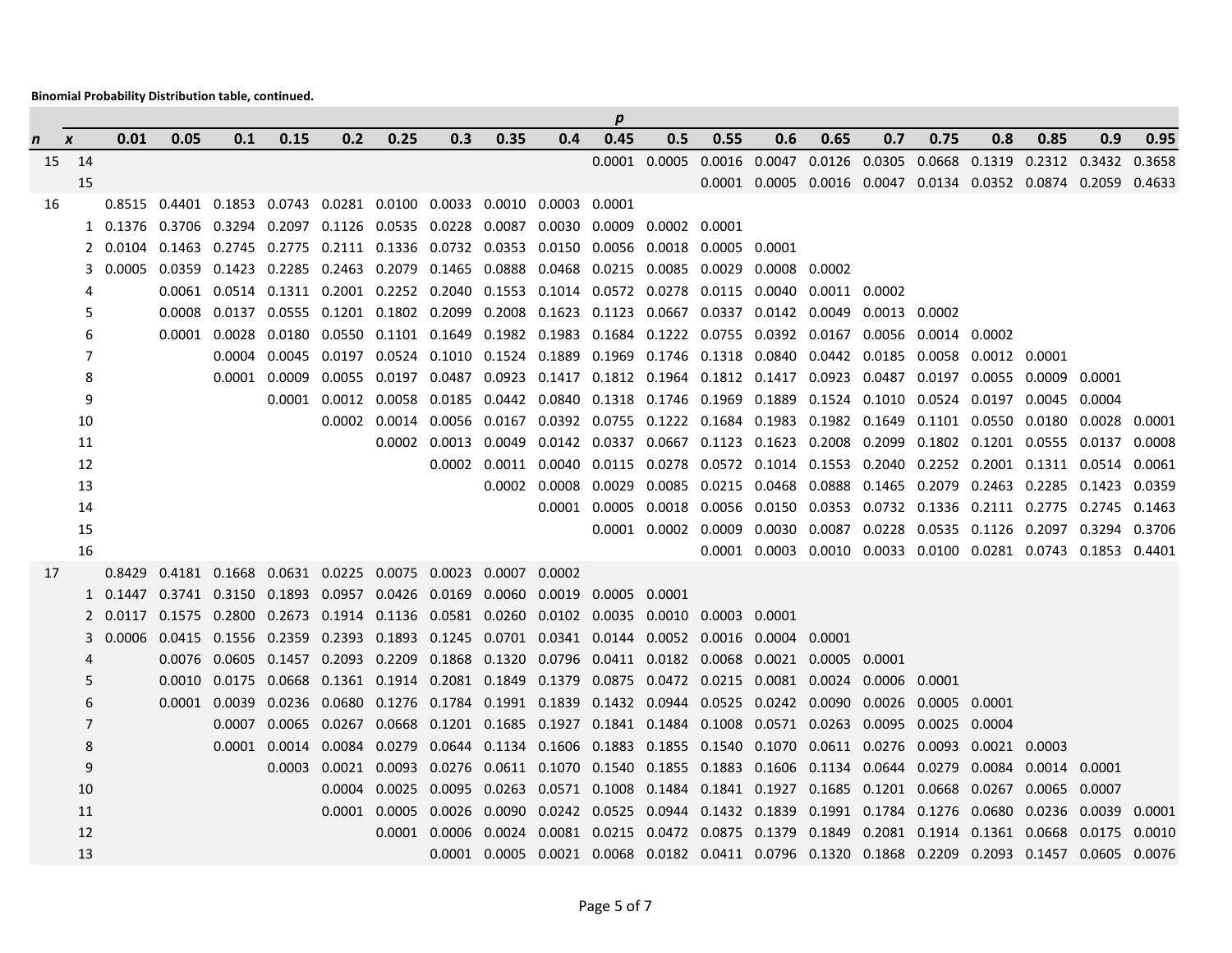п

|            |       |                                                                                                   |        |               |        |     |                                                                        |     |      |     | $\boldsymbol{p}$ |                                                                                                                                        |      |     |        |                      |               |     |                                                                                                                 |     |        |
|------------|-------|---------------------------------------------------------------------------------------------------|--------|---------------|--------|-----|------------------------------------------------------------------------|-----|------|-----|------------------|----------------------------------------------------------------------------------------------------------------------------------------|------|-----|--------|----------------------|---------------|-----|-----------------------------------------------------------------------------------------------------------------|-----|--------|
| $n \times$ |       | 0.01                                                                                              | 0.05   | 0.1           | 0.15   | 0.2 | 0.25                                                                   | 0.3 | 0.35 | 0.4 | 0.45             | 0.5                                                                                                                                    | 0.55 | 0.6 | 0.65   | 0.7                  | 0.75          | 0.8 | 0.85                                                                                                            | 0.9 | 0.95   |
|            | 17 14 |                                                                                                   |        |               |        |     |                                                                        |     |      |     |                  |                                                                                                                                        |      |     |        |                      |               |     | 0.0001 0.0004 0.0016 0.0052 0.0144 0.0341 0.0701 0.1245 0.1893 0.2393 0.2359 0.1556                             |     | 0.0415 |
|            | 15    |                                                                                                   |        |               |        |     |                                                                        |     |      |     |                  |                                                                                                                                        |      |     |        |                      |               |     | 0.0001 0.0003 0.0010 0.0035 0.0102 0.0260 0.0581 0.1136 0.1914 0.2673 0.2800                                    |     | 0.1575 |
|            | 16    |                                                                                                   |        |               |        |     |                                                                        |     |      |     |                  |                                                                                                                                        |      |     |        |                      |               |     | 0.0001  0.0005  0.0019  0.0060  0.0169  0.0426  0.0957  0.1893  0.3150  0.3741                                  |     |        |
|            | 17    |                                                                                                   |        |               |        |     |                                                                        |     |      |     |                  |                                                                                                                                        |      |     |        |                      |               |     | 0.0002 0.0007 0.0023 0.0075 0.0225 0.0631 0.1668 0.4181                                                         |     |        |
| 18         |       |                                                                                                   |        |               |        |     | 0.8345  0.3972  0.1501  0.0536  0.0180  0.0056  0.0016  0.0004  0.0001 |     |      |     |                  |                                                                                                                                        |      |     |        |                      |               |     |                                                                                                                 |     |        |
|            |       | 1 0.1517 0.3763 0.3002 0.1704 0.0811 0.0338 0.0126 0.0042 0.0012 0.0003 0.0001                    |        |               |        |     |                                                                        |     |      |     |                  |                                                                                                                                        |      |     |        |                      |               |     |                                                                                                                 |     |        |
|            |       | 2  0.0130  0.1683  0.2835  0.2556  0.1723  0.0958  0.0458  0.0190  0.0069  0.0022  0.0006  0.0001 |        |               |        |     |                                                                        |     |      |     |                  |                                                                                                                                        |      |     |        |                      |               |     |                                                                                                                 |     |        |
|            | 3     |                                                                                                   |        |               |        |     |                                                                        |     |      |     |                  | 0.0007 0.0473 0.1680 0.2406 0.2297 0.1704 0.1046 0.0547 0.0246 0.0095 0.0031 0.0009 0.0002                                             |      |     |        |                      |               |     |                                                                                                                 |     |        |
|            | 4     |                                                                                                   |        |               |        |     |                                                                        |     |      |     |                  | 0.0093 0.0700 0.1592 0.2153 0.2130 0.1681 0.1104 0.0614 0.0291 0.0117 0.0039 0.0011 0.0002                                             |      |     |        |                      |               |     |                                                                                                                 |     |        |
|            | 5     |                                                                                                   | 0.0014 |               |        |     |                                                                        |     |      |     |                  | 0.0218 0.0787 0.1507 0.1988 0.2017 0.1664 0.1146 0.0666 0.0327 0.0134 0.0045 0.0012 0.0002                                             |      |     |        |                      |               |     |                                                                                                                 |     |        |
|            | 6     |                                                                                                   | 0.0002 |               |        |     |                                                                        |     |      |     |                  | $0.0052$ $0.0301$ $0.0816$ $0.1436$ $0.1873$ $0.1941$ $0.1655$ $0.1181$ $0.0708$ $0.0354$ $0.0145$ $0.0047$ $0.0012$ $0.0002$          |      |     |        |                      |               |     |                                                                                                                 |     |        |
|            | 7     |                                                                                                   |        |               |        |     |                                                                        |     |      |     |                  | 0.0010 0.0091 0.0350 0.0820 0.1376 0.1792 0.1892 0.1657 0.1214 0.0742 0.0374 0.0151 0.0046                                             |      |     |        |                      | 0.0010 0.0001 |     |                                                                                                                 |     |        |
|            | 8     |                                                                                                   |        |               |        |     |                                                                        |     |      |     |                  | 0.0002 0.0022 0.0120 0.0376 0.0811 0.1327 0.1734 0.1864 0.1669 0.1248 0.0771 0.0385 0.0149 0.0042 0.0008                               |      |     |        |                      |               |     | 0.0001                                                                                                          |     |        |
|            | 9     |                                                                                                   |        |               | 0.0004 |     |                                                                        |     |      |     |                  | 0.0033 0.0139 0.0386 0.0794 0.1284 0.1694 0.1855 0.1694 0.1284 0.0794 0.0386 0.0139 0.0033 0.0004                                      |      |     |        |                      |               |     |                                                                                                                 |     |        |
|            | 10    |                                                                                                   |        |               |        |     |                                                                        |     |      |     |                  |                                                                                                                                        |      |     |        |                      |               |     | 0.0001 0.0008 0.0042 0.0149 0.0385 0.0771 0.1248 0.1669 0.1864 0.1734 0.1327 0.0811 0.0376 0.0120 0.0022 0.0002 |     |        |
|            | 11    |                                                                                                   |        |               |        |     |                                                                        |     |      |     |                  |                                                                                                                                        |      |     |        |                      |               |     | 0.0001 0.0010 0.0046 0.0151 0.0374 0.0742 0.1214 0.1657 0.1892 0.1792 0.1376 0.0820 0.0350 0.0091 0.0010        |     |        |
|            | 12    |                                                                                                   |        |               |        |     |                                                                        |     |      |     |                  | 0.0002 0.0012 0.0047 0.0145 0.0354 0.0708 0.1181 0.1655 0.1941 0.1873 0.1436 0.0816                                                    |      |     |        |                      |               |     | 0.0301  0.0052  0.0002                                                                                          |     |        |
|            | 13    |                                                                                                   |        |               |        |     |                                                                        |     |      |     |                  |                                                                                                                                        |      |     |        |                      |               |     | 0.0002 0.0012 0.0045 0.0134 0.0327 0.0666 0.1146 0.1664 0.2017 0.1988 0.1507 0.0787 0.0218 0.0014               |     |        |
|            | 14    |                                                                                                   |        |               |        |     |                                                                        |     |      |     |                  |                                                                                                                                        |      |     |        |                      |               |     | 0.0002 0.0011 0.0039 0.0117 0.0291 0.0614 0.1104 0.1681 0.2130 0.2153 0.1592 0.0700                             |     | 0.0093 |
|            | 15    |                                                                                                   |        |               |        |     |                                                                        |     |      |     |                  |                                                                                                                                        |      |     |        |                      |               |     | 0.0002 0.0009 0.0031 0.0095 0.0246 0.0547 0.1046 0.1704 0.2297 0.2406 0.1680                                    |     | 0.0473 |
|            | 16    |                                                                                                   |        |               |        |     |                                                                        |     |      |     |                  |                                                                                                                                        |      |     |        |                      |               |     | 0.0001 0.0006 0.0022 0.0069 0.0190 0.0458 0.0958 0.1723 0.2556 0.2835 0.1683                                    |     |        |
|            | 17    |                                                                                                   |        |               |        |     |                                                                        |     |      |     |                  |                                                                                                                                        |      |     |        |                      |               |     | 0.0001  0.0003  0.0012  0.0042  0.0126  0.0338  0.0811  0.1704  0.3002  0.3763                                  |     |        |
|            | 18    |                                                                                                   |        |               |        |     |                                                                        |     |      |     |                  |                                                                                                                                        |      |     |        |                      |               |     | 0.0001 0.0004 0.0016 0.0056 0.0180 0.0536 0.1501 0.3972                                                         |     |        |
| 19         |       |                                                                                                   |        |               |        |     | 0.8262  0.3774  0.1351  0.0456  0.0144  0.0042  0.0011  0.0003  0.0001 |     |      |     |                  |                                                                                                                                        |      |     |        |                      |               |     |                                                                                                                 |     |        |
|            |       | 1  0.1586  0.3774  0.2852  0.1529  0.0685  0.0268  0.0093  0.0029  0.0008  0.0002                 |        |               |        |     |                                                                        |     |      |     |                  |                                                                                                                                        |      |     |        |                      |               |     |                                                                                                                 |     |        |
|            | 2     |                                                                                                   |        |               |        |     |                                                                        |     |      |     |                  | 0.0144 0.1787 0.2852 0.2428 0.1540 0.0803 0.0358 0.0138 0.0046 0.0013 0.0003 0.0001                                                    |      |     |        |                      |               |     |                                                                                                                 |     |        |
|            | 3     |                                                                                                   |        |               |        |     |                                                                        |     |      |     |                  | 0.0008 0.0533 0.1796 0.2428 0.2182 0.1517 0.0869 0.0422 0.0175 0.0062 0.0018 0.0005 0.0001                                             |      |     |        |                      |               |     |                                                                                                                 |     |        |
|            | 4     |                                                                                                   |        |               |        |     |                                                                        |     |      |     |                  | 0.0112 0.0798 0.1714 0.2182 0.2023 0.1491 0.0909 0.0467 0.0203 0.0074 0.0022 0.0005 0.0001                                             |      |     |        |                      |               |     |                                                                                                                 |     |        |
|            | 5     |                                                                                                   |        | 0.0018 0.0266 |        |     |                                                                        |     |      |     |                  | 0.0907  0.1636  0.2023  0.1916  0.1468  0.0933  0.0497  0.0222  0.0082  0.0024                                                         |      |     | 0.0006 | 0.0001               |               |     |                                                                                                                 |     |        |
|            | 6     |                                                                                                   |        |               |        |     |                                                                        |     |      |     |                  | $0.0002$ $0.0069$ $0.0374$ $0.0955$ $0.1574$ $0.1916$ $0.1844$ $0.1451$ $0.0949$ $0.0518$ $0.0233$ $0.0085$ $0.0024$ $0.0005$ $0.0001$ |      |     |        |                      |               |     |                                                                                                                 |     |        |
|            | 7     |                                                                                                   |        |               |        |     |                                                                        |     |      |     |                  | 0.0014  0.0122  0.0443  0.0974  0.1525  0.1844  0.1797  0.1443  0.0961  0.0529  0.0237                                                 |      |     |        | 0.0083 0.0022 0.0004 |               |     |                                                                                                                 |     |        |
|            | 8     |                                                                                                   |        |               |        |     |                                                                        |     |      |     |                  | 0.0002 0.0032 0.0166 0.0487 0.0981 0.1489 0.1797 0.1771 0.1442 0.0970 0.0532 0.0233 0.0077 0.0018 0.0003                               |      |     |        |                      |               |     |                                                                                                                 |     |        |
|            | 9     |                                                                                                   |        |               |        |     |                                                                        |     |      |     |                  | 0.0007 0.0051 0.0198 0.0514 0.0980 0.1464 0.1771 0.1762 0.1449 0.0976 0.0528 0.0220 0.0066 0.0013 0.0001                               |      |     |        |                      |               |     |                                                                                                                 |     |        |